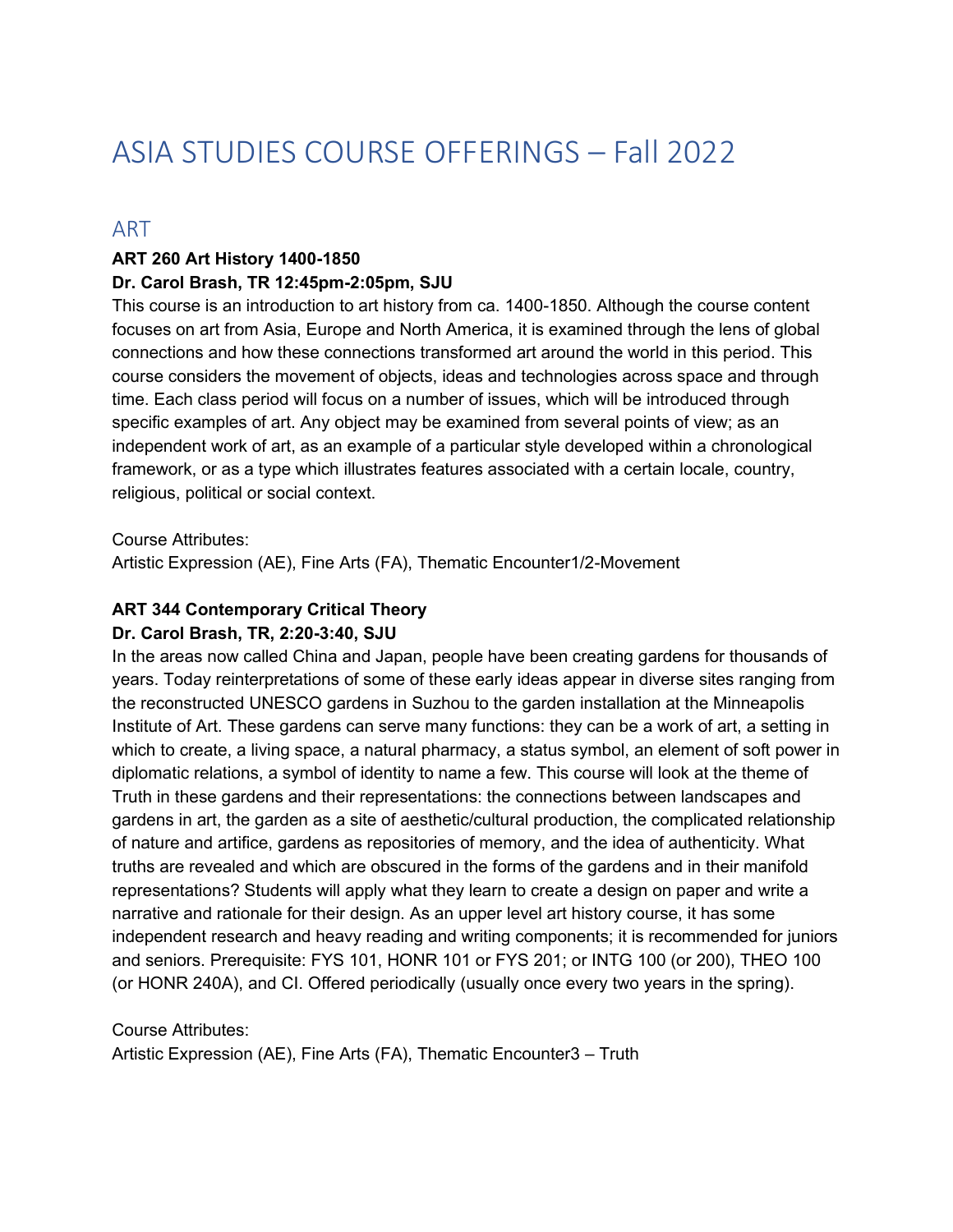### CHINESE

### **CHIN 111 Elementary Chinese**

**Limei Danzeisen, MWF, 1:50pm-2:45pm, SJU**

Introduction to the basic elements of the Chinese language. Practice in listening, speaking, reading, and writing, including work with grammar, pronunciation, and culture.

### **CHIN 211 Intermediate Chinese I**

### **Dr. Sophia Geng, TR, 8:20am-9:40am, CSB**

Review and continued study of grammar together with additional training in listening, speaking, reading, and writing. 211 and 212 emphasize Chinese culture and civilization. Satisfactory completion of CHIN 211 fulfills the global language proficiency requirement.

### **CHIN 279A Dream/Red Utopia**

### **Dr. Sophia Geng, TR, 9:55am-11:15am, CSB**

The Chinese Cultural Revolution encompasses a number of shifts in thinking, politics, and society in China during the years 1966-1976. This course will focus on stylistic movements in art and literature that were both impacted by and influenced by the social and political movements. By taking this co-taught course, the students will have the opportunity to gain a deeper understanding of the Chinese Cultural Revolution as a social, political, and cultural movement from multiple perspectives. Students will analyze important texts of history, art, and literature; they will collaborate with peers to analyze artworks (prints, photos, films, sculptures) and texts; and acquire as well as apply their skills of information literacy. Additionally, students will conduct independent research, as well as complete well-designed projects collaboratively. 4.000 Credit hours

### Course Attributes:

Artistic Expression (AE), Fine Arts (FA), Human Experience (HE), Humanities (HM), Thematic Focus - Truth

### **CHIN 311 Chinese Conversation and Composition**

### **Dr. Sophia Geng, TR, 11:30am-12:50pm, CSB**

Designed to help students solidify and further their communicative and writing ability in Chinese through contact with various written styles of modern Chinese language. Advanced Chinese also provides an introduction to contemporary Chinese literature. 311 and 312 may be taken in either order.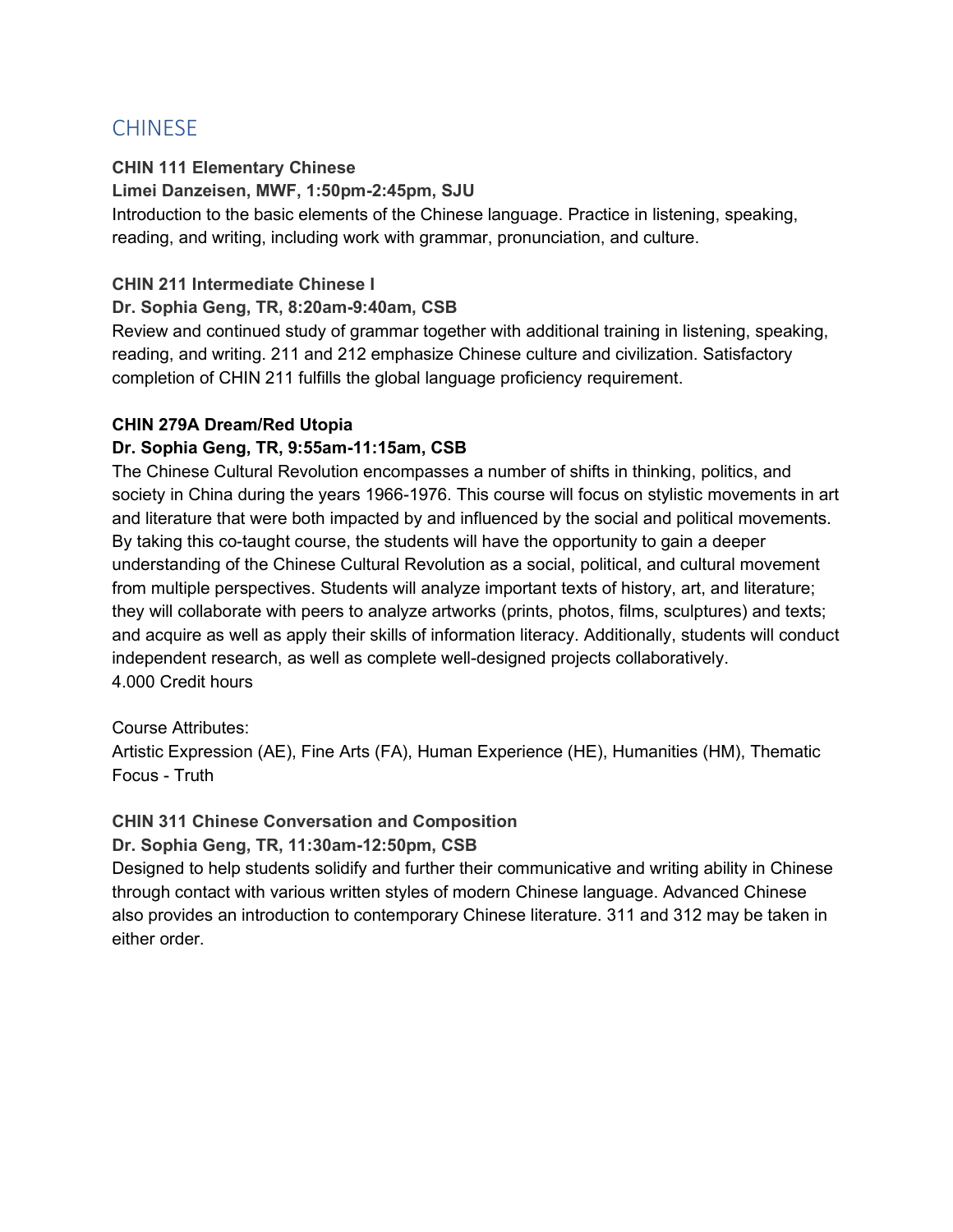### **COMMUNICATION**

### **COMM 350 Intercultural Communication Dr. Jeanne Cook, MWF, 9:10am-10:05am**, SJU

Examines the relationship between communication and culture. Communication theory is used to identify and explore barriers and opportunities in communicating with individuals from different cultures and co-cultures. Skills necessary for communication across cultures are identified and developed. Note: Some sections of this course may carry an experiential learning component. See registration booklet for details.

Course Attributes: Global Engagement (GL), Intercultural Requirement (IC)

### GLOBAL BUSINESS LEADERSHIP

### **GBUS 300 Global Business**

### **Dr. Sanford Moskowitz/Dr. Tony Yan, MWF, 10:20, 11:30, 12:40, 1:50, SJU**

This course covers the fundamental concepts, issues, and structure of 21st century global business. It explores the historical, cultural, economic, and political underpinnings of the basic themes of, and critical actors operating within international business today. The student learns about the nature of and relationships between the major components (or systems) that make up the international business system as a whole. Prerequisite GBUS 210, 220, 230, 240 or GBUS 203 or permission of instructor.

### **GBUS 330 International Org Behavior**

### **Dr. Deborah Pembleton, TR, 12:45pm-2:05pm, SJU**

This course is an inter-disciplinary examination of the international dimensions of organizational behavior. Course content includes topics such as cross-cultural management, cross-cultural communication, and global aspects of leadership, motivation, team management, and decisionmaking. There are no prerequisites for this course, although the course is limited to sophomores, juniors and seniors.

Course Attributes: CSD: Systems (CS), Ethics Common Seminar (ES)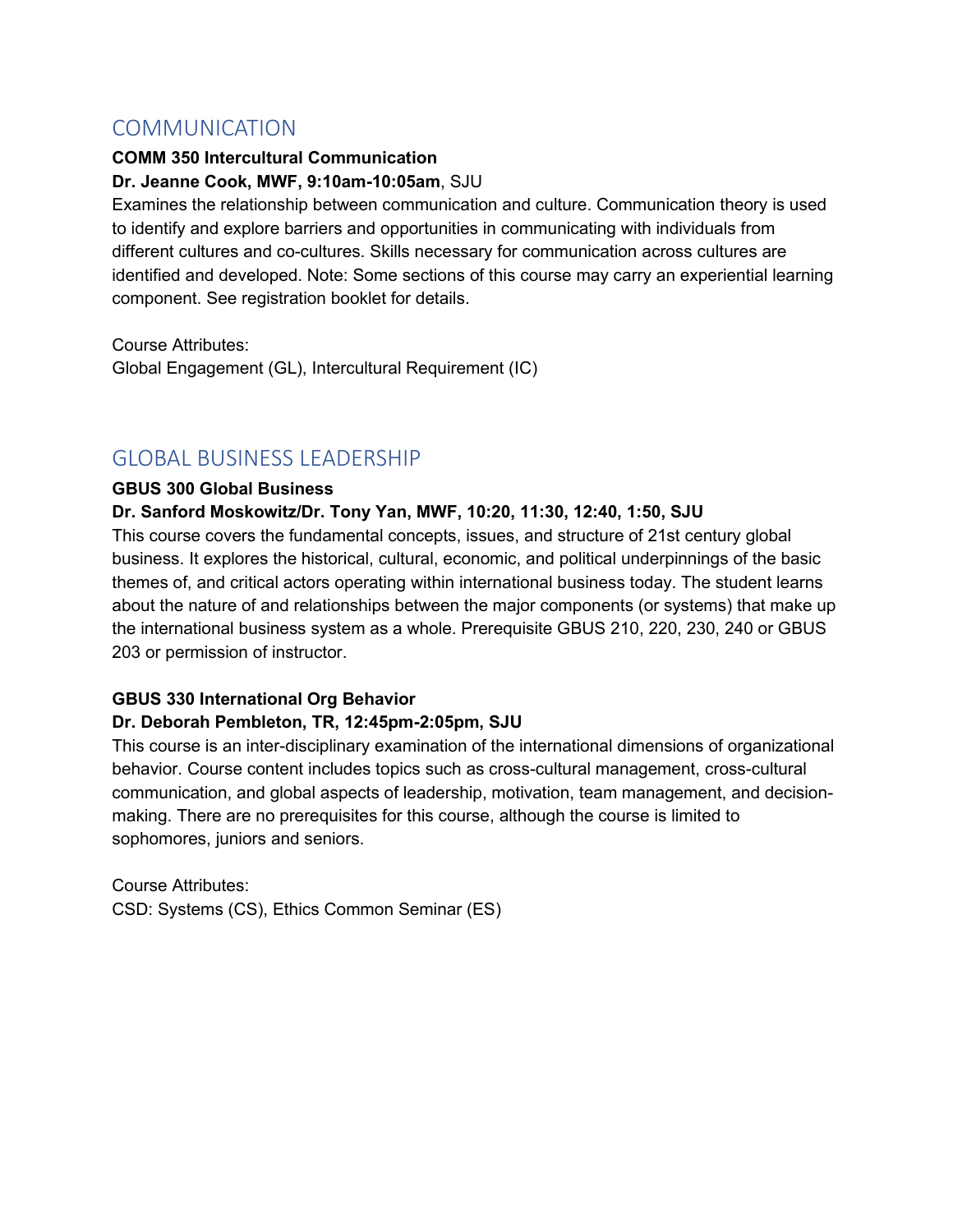### **HISTORY**

### **HIST 314 Missionary Positions: Christianity in East Asia Dr. Elisheva Perelman, MWF, 10:40, CSB**

East Asia's unique application of Christian belief and ideology to its indigenous cultures and beliefs offer a fascinating complement and contrast to Christianity in other parts of the world and in various doctrine. This course will explore the theological and historical underpinnings of Christian practice and faith in China, Japan and the Korean peninsula in the modern period (1600 to present). This course is suitable for students of any major, including those who have not taken a previous history course.

Course Attributes:

Intercultural Requirement (IC), Theological Integration (TI), Theology Upper Division (TU)

**HIST 319 Japanese History Through Horror: Monsters and Modernity (CSD – Systems, ES, GE)**

### **Dr. Elisheva Perelman, MWF, 11:50, CSB**

This course examines horror in its myriad forms in the history and formation of modern Japan, from the Tokugawa period to the present. By exploring the historical context in which primary sources are produced (and in turn, reflect) and what the works represent, students will gain a broader understanding of how, why, and what fears helped to shape the historical development of modern Japanese culture and society and how these fears changed over time. While this course considers a wide variety of sources it places them within their historical contexts as a way to illuminate their respective periods. Historical information can and should be gleaned from such a variety of sources. This will be elaborated upon throughout class discussions and projects. Throughout the course, students will be expected to examine and interpret the underlying themes and overarching topics of fear within historical contexts through in-class discussions, literary interpretation, and analytical papers.

Course Attributes:

CSD: Systems (CS), Ethics Common Seminar (ES), Gender Requirement (GE)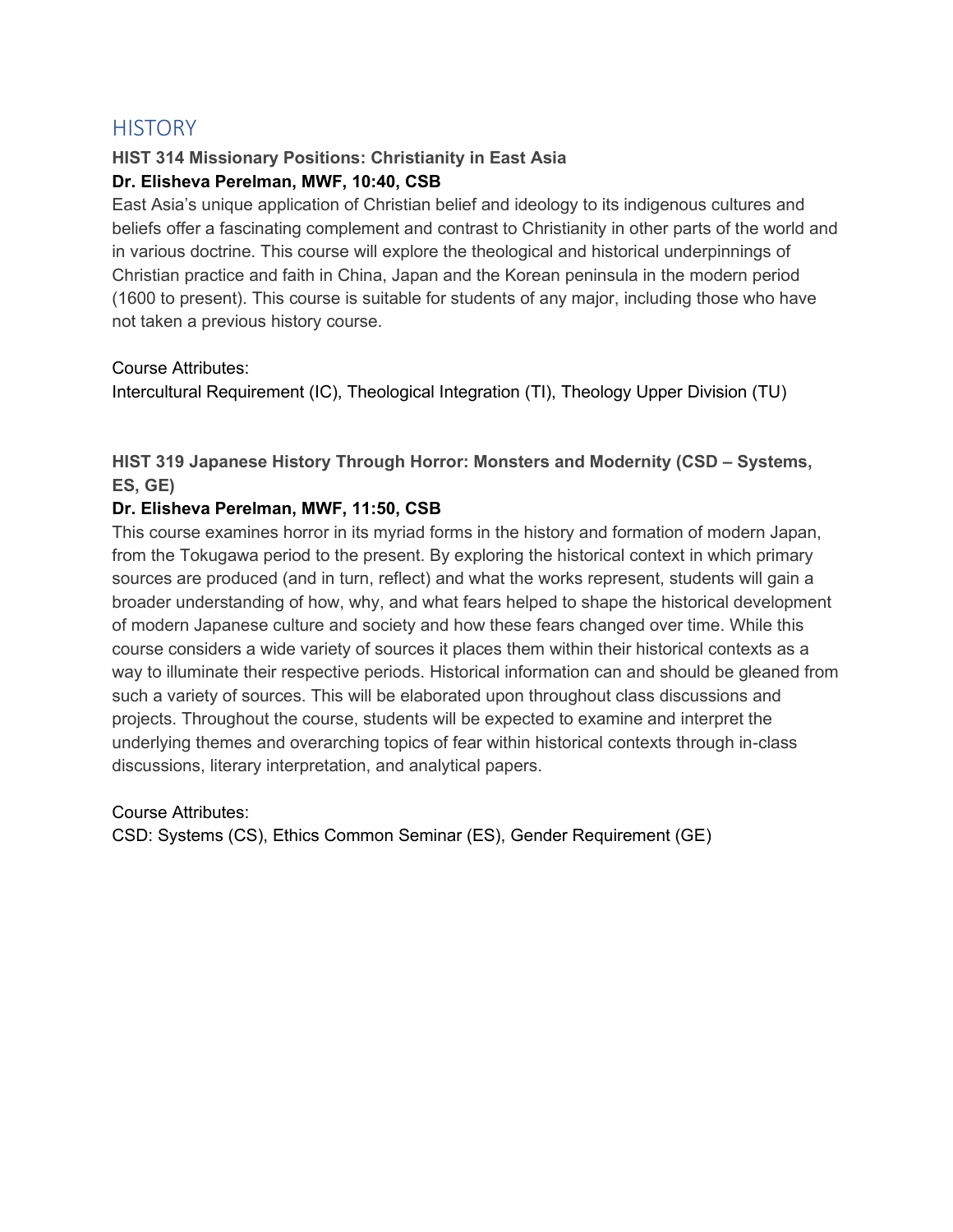### **JAPANESE**

**JAPN 111 Elementary Japanese I Masami Limpert, MWF, 9:30am-10:25am, CSB** Introduction to the basic structure of the Japanese language. Practice in speaking, listening, reading and writing, with a focus on an accurate command of grammar and culturally appropriate communication skills.

### **JAPN 211 Intermediate Japanese I**

### **Masami Limpert, MWF, 10:40am-11:35am, CSB**

Review and continued study of grammar together with additional training in speaking, listening, reading and writing. Satisfactory completion of JAPN 211 fulfills the global language proficiency requirement.

#### **JAPN 311 Advanced Japanese Language I Masami Limpert, 11:50am-12:45pm, CSB**

Review and continued development of grammar together with development of skills in speaking, listening, reading and writing.

### MUSIC

### **MUSC 152 Exploring World Music**

**Dr. Brian Campbell, MWF CD mod, 10:20am-11:15am**

An introduction to the many kinds of musical expression practiced around the world through listening, reading and classroom discussion. Primary goals will include becoming acquainted with the musical practices of selected cultures, understanding the cultural contexts of diverse musical practices, and, through comparison with other cultures, becoming more aware of the roles music plays in our own lives and culture. No previous experience with music is necessary. Course offered for A-F grading only.

Course Attributes: Fine Arts (FA), Human Experience (HE)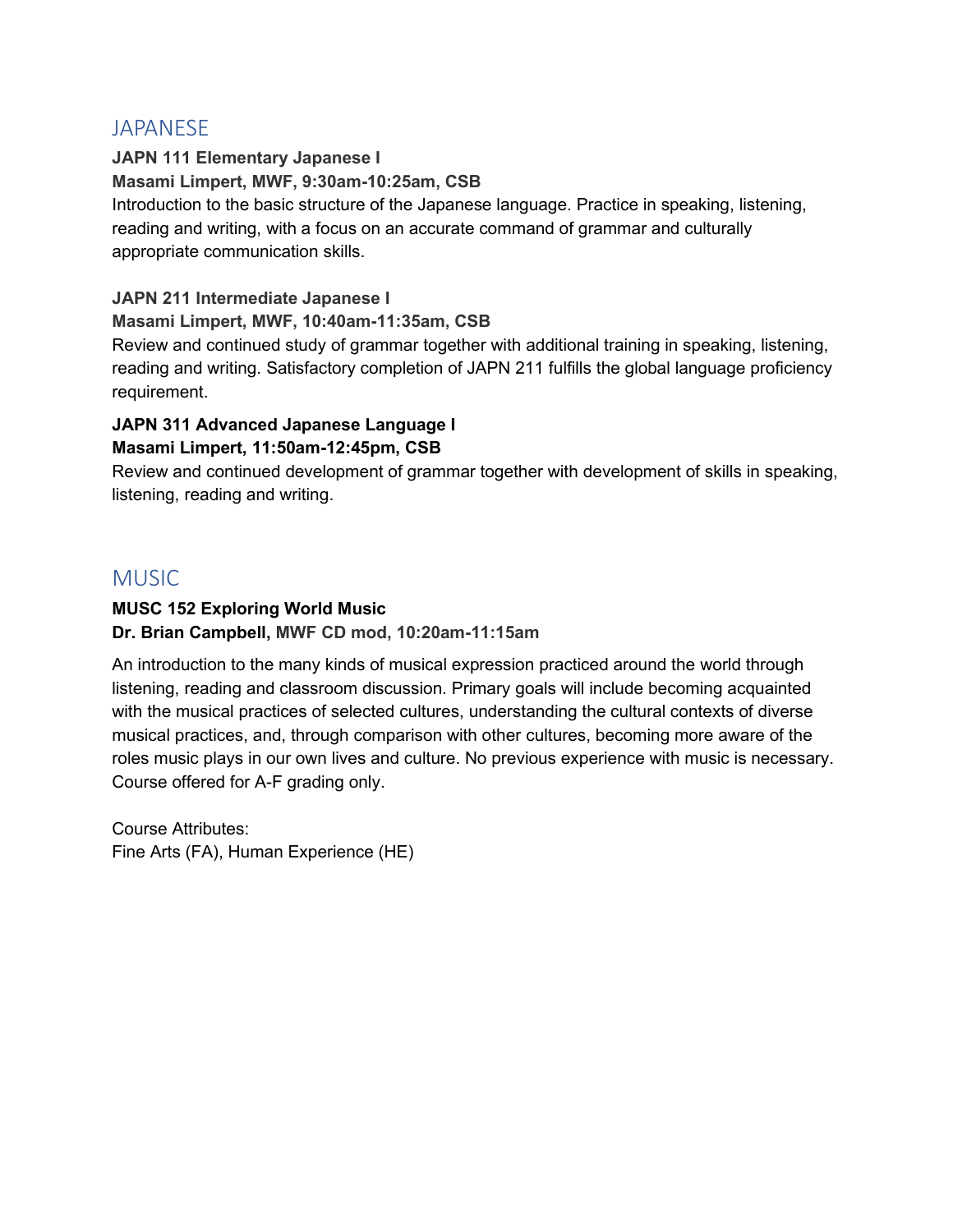### PEACE STUDIES

### **PCST 123 Islam USA: Gender, Race, and Identity Dr. Jon Armajani, TR, 8:20am-9:40am, CSB**

After introducing Islam, this course examines gender, race, and ethnicity, among Muslims in the United States. It analyzes American Muslims' conceptions of gender, and those conceptions' relationships with historical ideas about gender in Islam while examining the relationships between ethnicity and religiosity among the largest ethnic groups of Muslims in the United States which include Arabs and non-Arab Middle Easterners, South Asians, and African Americans. The course will examine the role of race among persons in those and other groups in the United States. The course will give attention to Somalis in Minnesota, virtually all of whom are Muslims, their religiosity, and the similar and dissimilar sociological patterns with respect to them and other Muslims in the United States with respect to gender, race, and ethnicity. This course has no prerequisites because it is a CSD1 course. Offered for A-F grading only. 4.000 Credit hours

#### Course Attributes:

CSD: Identity (CI), Gender Requirement (GE), Intercultural Requirement (IC)

### **PCST 368C Islam and Gender**

#### **Dr. Jon Armajani, TR, 1:05pm-2:25pm, CSB**

This course will focus on the various ways in which relations between Muslim women and men have been appropriated, interpreted, and concretized in a variety of real-life situations throughout the early, medieval, and modern periods in Islam with a regional focus on Islam and gender in the Middle East, North Africa, South Asia, Europe, and/or North America. This course will use gender as a primary lens of analysis for examining course content by examining the, at times static and at other times dynamic, roles of women and men in societies where Muslims are in the majority and others where they are the minority in order to gain an understanding of the relationship between appropriations of gender with respect to Islam and its corresponding cultural contexts. Prerequisite THEO 100 or 111

### Course Attributes: Theological Integration (TI), Theology Upper Division (TU)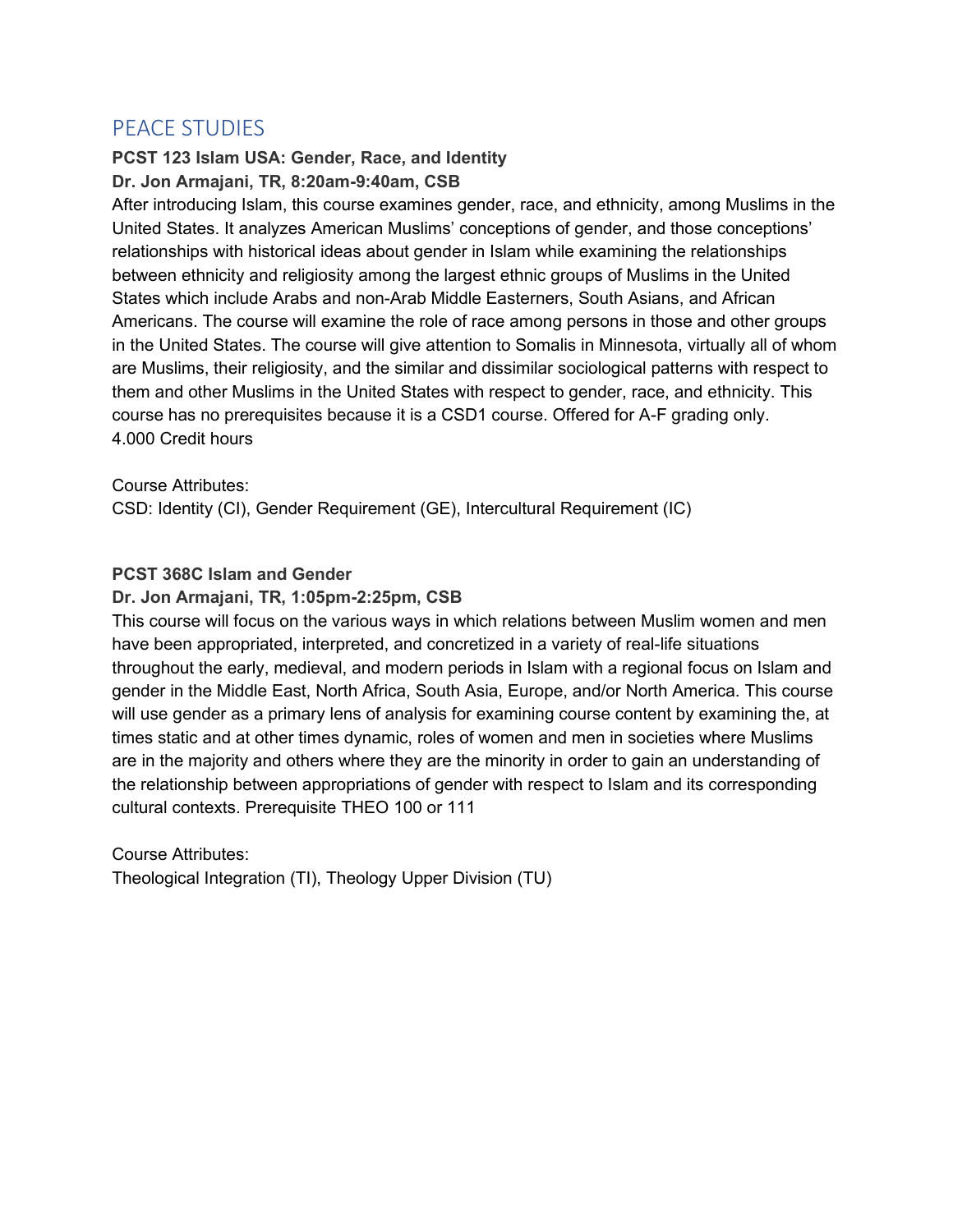### POLITICAL SCIENCE

## **POLS 121 Introduction to International Relations (SS, SW)**

**Dr. Christi Siver, MWF, 12:40pm-1:35pm, SJU**

Students learn about global issues through different theoretical lenses, including realism and liberalism. Using these lenses, students investigate international security, civil conflict, economic interactions, and the influence of globalization. They also examine the influence of important actors in the international arena, including states, intergovernmental organizations, and nongovernmental organizations. Students examine their understandings of culture and how it shapes understanding of concepts like human rights. This broad overview helps students have a better understanding of the world around them and how their worldview shapes their perceptions of international events. Every semester.

Course Attributes:

Thematic Encounter1/2-Justice, Social Science (SS), Social World (SW)

### **POLS 380A Ethics of War (ES, CS)**

### **Dr. Christi Siver, TR, 2:20pm-3:40pm**

What do ethics mean during a time of war? If you agree with General Sherman and his view that "war is hell," this notion seems odd, if not completely irrelevant. However, as human society has evolved, numerous politicians, philosophers, and religious figures have agreed on the need for an ethics in war, even if they have not agreed on the content of those ethics. Students will be introduced to ethical perspectives and discover the dilemmas they encounter when applying these frameworks to real world situations. Students will compare how these ethical perspectives overlap and diverge from political values. We will debate particular dilemmas in warfare, including which authorities can declare war and when they are justified in doing so, what means can be used in war, and what obligations both combatants and non-combatants have.

Course Attributes: CSD: Systems (CS), Ethics Common Seminar (ES)